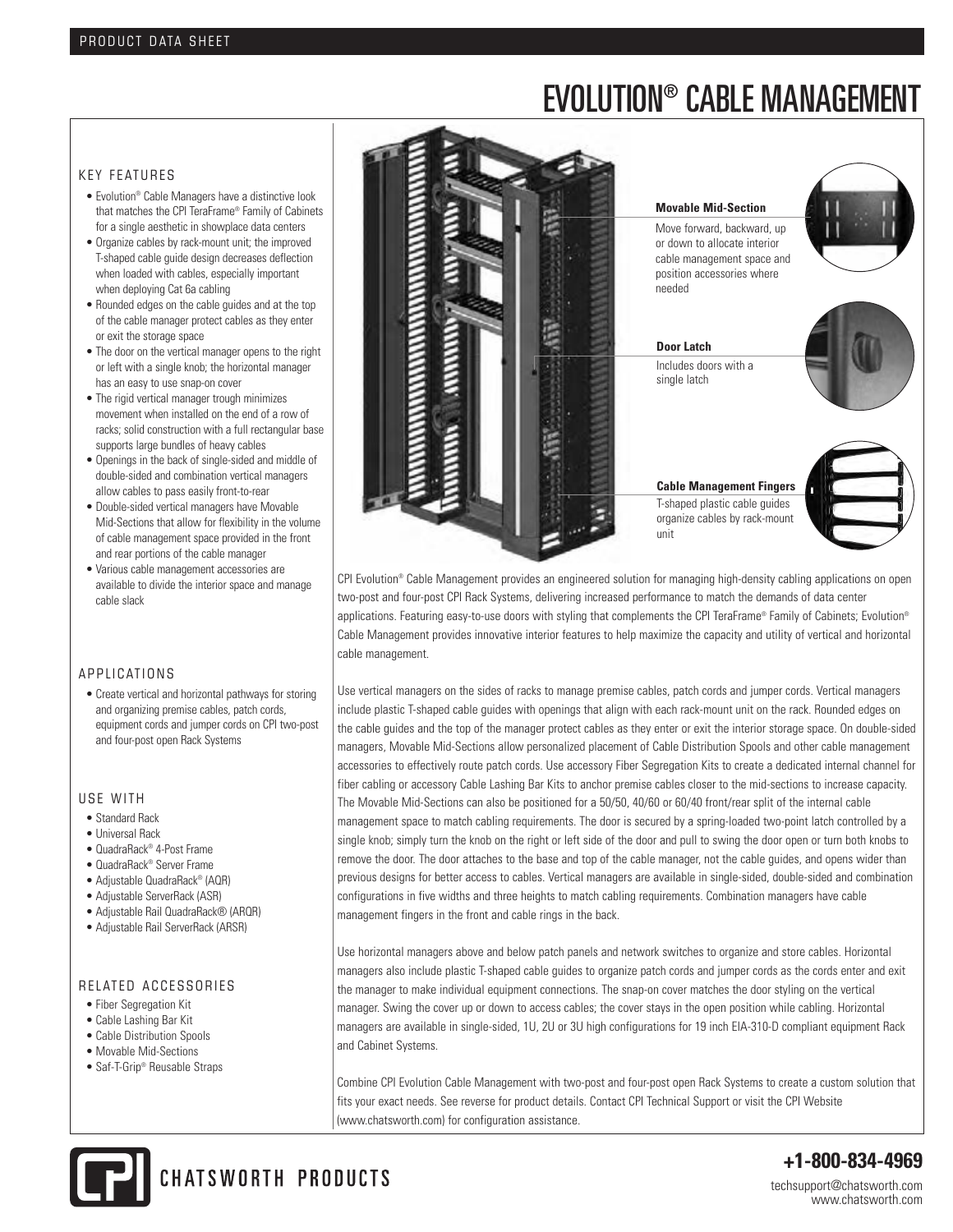# S P E CIFICATIONS

- Vertical and horizontal cable managers for open two-post and four-post Rack Systems
- For indoor use only, in environmentally controlled areas; may not be used outdoors, in harsh environments or in air-handling spaces
- Evolution® g1 Single-Sided Vertical Manager includes:
- Contoured front door with easy-open knobs and vertical center feature in contrasting aluminum finish
- Rigid cable manager with 1U spaced plastic T-shaped cable guides (fingers)
- Three Fixed Accessory Panels at the back of the cable manager
- Three large Cable Distribution Spools and Cable Distribution Spool Spacers included with 10"W (250 mm), 12"W (300 mm) and 15"W (380 mm) managers
- Evolution® g2 Double-Sided Vertical Manager includes:
- Contoured front door with easy-open knobs and vertical center feature in contrasting aluminum finish
- Rigid cable manager with 1U spaced plastic T-shaped cable guides (fingers)
- Rear door with easy-open knobs and all black finish
- Three Movable Mid-Sections
- Three large Cable Distribution Spools and Cable Distribution Spool Spacers included with 10"W (250 mm), 12"W (300 mm) and 15"W (380 mm) managers
- Evolution® g3 Combination Vertical Manager includes:
- Contoured front door with easy-open knobs and vertical center feature in contrasting aluminum finish
- Adjustable rear cable rings with spin-open latches on the back side (no rear door/cover)
- Three large Cable Distribution Spools and Cable Distribution Spacers included with 10"W (250 mm), 12"W (300 mm) and 15"W (380 mm) managers
- Evolution® Single-Sided Horizontal Manager includes: - Contoured front door with snap-hinges and longitudinal center feature in contrasting
- aluminum finish - Cable manager with plastic T-shaped cable
- guides (fingers) - Three 1.25"H x 2.12"W (31 mm x 53 mm) edge-protected oval cable pass-through ports at the rear of the 2U and 3U high cable
- manager
- Ships in a single carton
- Sizes: See ordering information at right • Cable Fill: See cable fill table at
- www.chatsworth.com/cablefill
- Material: Steel and aluminum cable manager, plastic T-shaped cable guides
- Construction: Welded and riveted body and door
- Finish: Black or Glacier White powder coat paint

# ORDERING INFORMATION

| <b>Part Number</b><br><b>Description</b><br><b>Shipping Weight</b><br>$H \times W \times D - in (mm)$<br>$Ib$ ( $kq$ )<br><b>Glacier White</b><br>Part<br>72 x 6 x 13.2 (1828 x 150 x 335)<br>51(23.1)<br>35511-701<br>35511-E01<br>35511-703<br>35511-E03<br>84 x 6 x 13.2 (2133 x 150 x 335)<br>57 (25.9)<br>35511-715<br>35511-E15<br>96 x 6 x 13.2 (2438 x 150 x 335)<br>65 (29.5)<br>35512-701<br>35512-E01<br>72 x 8 x 13.2 (1828 x 200 x 335)<br>54 (24.5)<br>35512-703<br>35512-E03<br>84 x 8 x 13.2 (2133 x 200 x 335)<br>61(27.7)<br>35512-715<br>35512-E15<br>96 x 8 x 13.2 (2438 x 200 x 335)<br>70 (31.8)<br>72 x 10 x 13.2 (1828 x 250 x 335)<br>35513-701<br>35513-E01<br>60(27.2)<br>35513-703<br>35513-E03<br>84 x 10 x 13.2 (2133 x 250 x 335)<br>67 (30.4)<br>35513-715<br>35513-E15<br>96 x 10 x 13.2 (2438 x 250 x 335)<br>76 (34.5)<br>35514-701<br>35514-E01<br>72 x 12 x 13.2 (1828 x 300 x 335)<br>65 (29.5)<br>35514-703<br>35514-E03<br>84 x 12 x 13.2 (2133 x 300 x 335)<br>73 (33.1)<br>35514-715<br>35514-E15<br>96 x 12 x 13.2 (2438 x 300 x 335)<br>82 (37.2)<br>72 x 15 x 13.2 (1828 x 380 x 335)<br>74 (33.6)<br>35515-701<br>35515-E01<br>35515-703<br>35515-E03<br>84 x 15 x 13.2 (2133 x 380 x 335)<br>83 (37.6)<br>35515-715<br>96 x 15 x 13.2 (2438 x 380 x 335)<br>90 (40.8)<br>35515-E15<br>Evolution <sup>®</sup> q2 Double-Sided Vertical Cable Managers<br>35521-701<br>35521-E01<br>72 x 6 x 24.5 (1828 x 150 x 662)<br>83 (37.6)<br>35521-703<br>35521-E03<br>84 x 6 x 24.5 (2133 x 150 x 662)<br>94 (42.6)<br>35521-715<br>35521-E15<br>96 x 6 x 24.5 (2438 x 150 x 662)<br>107 (48.5)<br>35522-701<br>35522-E01<br>72 x 8 x 24.5 (1828 x 200 x 662)<br>90(40.8)<br>84 x 8 x 24.5 (2133 x 200 x 662)<br>35522-703<br>35522-E03<br>101 (45.8)<br>35522-715<br>35522-E15<br>96 x 8 x 24.5 (2438 x 200 x 662)<br>116 (52.6)<br>35523-701<br>35523-E01<br>72 x 10 x 24.5 (1828 x 250 x 662)<br>98 (44.5)<br>35523-703<br>35523-E03<br>84 x 10 x 24.5 (2133 x 250 x 662)<br>110 (49.9)<br>35523-715<br>35523-E15<br>96 x 10 x 24.5 (2438 x 250 x 662)<br>125 (56.7)<br>35524-701<br>35524-E01<br>72 x 12 x 24.5 (1828 x 300 x 662)<br>105(47.6)<br>35524-703<br>35524-E03<br>84 x 12 x 24.5 (2133 x 300 x 662)<br>118 (53.5)<br>35524-715<br>35524-E15<br>96 x 12 x 24.5 (2438 x 300 x 662)<br>134 (60.8)<br>35525-701<br>35525-E01<br>72 x 15 x 24.5 (1828 x 380 x 662)<br>115 (52.2)<br>35525-703<br>35525-E03<br>84 x 15 x 24.5 (2133 x 380 x 662)<br>129 (58.5)<br>35525-715<br>35525-E15<br>96 x 15 x 24.5 (2438 x 380 x 662)<br>147 (66.7)<br>Evolution <sup>®</sup> g3 Combination Vertical Cable Managers<br>35571-701<br>35571-F01<br>72 x 6 x 20.2 (1828 x 150 x 513)<br>61(27.7)<br>35571-703<br>35571-E03<br>84 x 6 x 20.2 (2133 x 150 x 513)<br>68 (30.8)<br>35571-715<br>35571-E15<br>96 x 6 x 20.2 (2438 x 150 x 513)<br>77 (34.9)<br>35572-701<br>72 x 8 x 20.2 (1828 x 200 x 513)<br>64 (29.0)<br>35572-E01<br>35572-703<br>35572-E03<br>84 x 8 x 20.2 (2133 x 200 x 513)<br>72 (32.7)<br>35572-715<br>35572-E15<br>96 x 8 x 20.2 (2438 x 200 x 513)<br>82 (37.2)<br>35573-701<br>35573-E01<br>72 x 10 x 20.2 (1828 x 250 x 513)<br>70 (31.8)<br>84 x 10 x 20.2 (2133 x 250 x 513)<br>78 (35.4)<br>35573-703<br>35573-E03<br>96 x 10 x 20.2 (2438 x 250 x 513)<br>88 (39.9)<br>35573-715<br>35573-E15<br>72 x 12 x 20.2 (1828 x 300 x 513)<br>35574-701<br>75 (34.0)<br>35574-E01<br>84 x 12 x 20.2 (2133 x 300 x 513)<br>35574-703<br>35574-E03<br>84 (38.1)<br>35574-715<br>35574-E15<br>96 x 12 x 20.2 (2438 x 300 x 513)<br>94 (42.6)<br>72 x 15 x 20.2 (1828 x 380 x 513)<br>84 (38.1)<br>35575-701<br>35575-E01<br>84 x 15 x 20.2 (2133 x 380 x 513)<br>94 (42.6)<br>35575-703<br>35575-E03<br>96 x 15 x 20.2 (2438 x 380 x 513)<br>35575-715<br>35575-E15<br>102 (46.3)<br><b>Evolution<sup>®</sup> Single-Sided Horizontal Cable Managers</b><br>35441-701<br>1U x 19" EIA x 8.2 (208)<br>35441-E01<br>4(1.8)<br>35441-702<br>2U x 19" EIA x 8.2 (208)<br>35441-E02<br>5(2.3)<br>3U x 19" EIA x 8.2 (208)<br>35441-703<br>35441-E03<br>6(2.7)<br>4U x 19" EIA x 8.2 (208)<br>35441-704<br>7(3.2)<br>35441-E04 | Evolution <sup>®</sup> g1 Single-Sided Vertical Cable Managers |  |  |  |  |
|----------------------------------------------------------------------------------------------------------------------------------------------------------------------------------------------------------------------------------------------------------------------------------------------------------------------------------------------------------------------------------------------------------------------------------------------------------------------------------------------------------------------------------------------------------------------------------------------------------------------------------------------------------------------------------------------------------------------------------------------------------------------------------------------------------------------------------------------------------------------------------------------------------------------------------------------------------------------------------------------------------------------------------------------------------------------------------------------------------------------------------------------------------------------------------------------------------------------------------------------------------------------------------------------------------------------------------------------------------------------------------------------------------------------------------------------------------------------------------------------------------------------------------------------------------------------------------------------------------------------------------------------------------------------------------------------------------------------------------------------------------------------------------------------------------------------------------------------------------------------------------------------------------------------------------------------------------------------------------------------------------------------------------------------------------------------------------------------------------------------------------------------------------------------------------------------------------------------------------------------------------------------------------------------------------------------------------------------------------------------------------------------------------------------------------------------------------------------------------------------------------------------------------------------------------------------------------------------------------------------------------------------------------------------------------------------------------------------------------------------------------------------------------------------------------------------------------------------------------------------------------------------------------------------------------------------------------------------------------------------------------------------------------------------------------------------------------------------------------------------------------------------------------------------------------------------------------------------------------------------------------------------------------------------------------------------------------------------------------------------------------------------------------------------------------------------------------------------------------------------------------------------------------------------------------------------------------------------------------------------------------------------------------------------------------------------------------------------------------------------------------------------------------------------------------------------------------------------------------------------------------------------------------------------------------------------------------------------------------------------------------------------------------------------------------------------------------------------------------------------------------------------------------------------------------|----------------------------------------------------------------|--|--|--|--|
|                                                                                                                                                                                                                                                                                                                                                                                                                                                                                                                                                                                                                                                                                                                                                                                                                                                                                                                                                                                                                                                                                                                                                                                                                                                                                                                                                                                                                                                                                                                                                                                                                                                                                                                                                                                                                                                                                                                                                                                                                                                                                                                                                                                                                                                                                                                                                                                                                                                                                                                                                                                                                                                                                                                                                                                                                                                                                                                                                                                                                                                                                                                                                                                                                                                                                                                                                                                                                                                                                                                                                                                                                                                                                                                                                                                                                                                                                                                                                                                                                                                                                                                                                                                  |                                                                |  |  |  |  |
|                                                                                                                                                                                                                                                                                                                                                                                                                                                                                                                                                                                                                                                                                                                                                                                                                                                                                                                                                                                                                                                                                                                                                                                                                                                                                                                                                                                                                                                                                                                                                                                                                                                                                                                                                                                                                                                                                                                                                                                                                                                                                                                                                                                                                                                                                                                                                                                                                                                                                                                                                                                                                                                                                                                                                                                                                                                                                                                                                                                                                                                                                                                                                                                                                                                                                                                                                                                                                                                                                                                                                                                                                                                                                                                                                                                                                                                                                                                                                                                                                                                                                                                                                                                  |                                                                |  |  |  |  |
|                                                                                                                                                                                                                                                                                                                                                                                                                                                                                                                                                                                                                                                                                                                                                                                                                                                                                                                                                                                                                                                                                                                                                                                                                                                                                                                                                                                                                                                                                                                                                                                                                                                                                                                                                                                                                                                                                                                                                                                                                                                                                                                                                                                                                                                                                                                                                                                                                                                                                                                                                                                                                                                                                                                                                                                                                                                                                                                                                                                                                                                                                                                                                                                                                                                                                                                                                                                                                                                                                                                                                                                                                                                                                                                                                                                                                                                                                                                                                                                                                                                                                                                                                                                  |                                                                |  |  |  |  |
|                                                                                                                                                                                                                                                                                                                                                                                                                                                                                                                                                                                                                                                                                                                                                                                                                                                                                                                                                                                                                                                                                                                                                                                                                                                                                                                                                                                                                                                                                                                                                                                                                                                                                                                                                                                                                                                                                                                                                                                                                                                                                                                                                                                                                                                                                                                                                                                                                                                                                                                                                                                                                                                                                                                                                                                                                                                                                                                                                                                                                                                                                                                                                                                                                                                                                                                                                                                                                                                                                                                                                                                                                                                                                                                                                                                                                                                                                                                                                                                                                                                                                                                                                                                  |                                                                |  |  |  |  |
|                                                                                                                                                                                                                                                                                                                                                                                                                                                                                                                                                                                                                                                                                                                                                                                                                                                                                                                                                                                                                                                                                                                                                                                                                                                                                                                                                                                                                                                                                                                                                                                                                                                                                                                                                                                                                                                                                                                                                                                                                                                                                                                                                                                                                                                                                                                                                                                                                                                                                                                                                                                                                                                                                                                                                                                                                                                                                                                                                                                                                                                                                                                                                                                                                                                                                                                                                                                                                                                                                                                                                                                                                                                                                                                                                                                                                                                                                                                                                                                                                                                                                                                                                                                  |                                                                |  |  |  |  |
|                                                                                                                                                                                                                                                                                                                                                                                                                                                                                                                                                                                                                                                                                                                                                                                                                                                                                                                                                                                                                                                                                                                                                                                                                                                                                                                                                                                                                                                                                                                                                                                                                                                                                                                                                                                                                                                                                                                                                                                                                                                                                                                                                                                                                                                                                                                                                                                                                                                                                                                                                                                                                                                                                                                                                                                                                                                                                                                                                                                                                                                                                                                                                                                                                                                                                                                                                                                                                                                                                                                                                                                                                                                                                                                                                                                                                                                                                                                                                                                                                                                                                                                                                                                  |                                                                |  |  |  |  |
|                                                                                                                                                                                                                                                                                                                                                                                                                                                                                                                                                                                                                                                                                                                                                                                                                                                                                                                                                                                                                                                                                                                                                                                                                                                                                                                                                                                                                                                                                                                                                                                                                                                                                                                                                                                                                                                                                                                                                                                                                                                                                                                                                                                                                                                                                                                                                                                                                                                                                                                                                                                                                                                                                                                                                                                                                                                                                                                                                                                                                                                                                                                                                                                                                                                                                                                                                                                                                                                                                                                                                                                                                                                                                                                                                                                                                                                                                                                                                                                                                                                                                                                                                                                  |                                                                |  |  |  |  |
|                                                                                                                                                                                                                                                                                                                                                                                                                                                                                                                                                                                                                                                                                                                                                                                                                                                                                                                                                                                                                                                                                                                                                                                                                                                                                                                                                                                                                                                                                                                                                                                                                                                                                                                                                                                                                                                                                                                                                                                                                                                                                                                                                                                                                                                                                                                                                                                                                                                                                                                                                                                                                                                                                                                                                                                                                                                                                                                                                                                                                                                                                                                                                                                                                                                                                                                                                                                                                                                                                                                                                                                                                                                                                                                                                                                                                                                                                                                                                                                                                                                                                                                                                                                  |                                                                |  |  |  |  |
|                                                                                                                                                                                                                                                                                                                                                                                                                                                                                                                                                                                                                                                                                                                                                                                                                                                                                                                                                                                                                                                                                                                                                                                                                                                                                                                                                                                                                                                                                                                                                                                                                                                                                                                                                                                                                                                                                                                                                                                                                                                                                                                                                                                                                                                                                                                                                                                                                                                                                                                                                                                                                                                                                                                                                                                                                                                                                                                                                                                                                                                                                                                                                                                                                                                                                                                                                                                                                                                                                                                                                                                                                                                                                                                                                                                                                                                                                                                                                                                                                                                                                                                                                                                  |                                                                |  |  |  |  |
|                                                                                                                                                                                                                                                                                                                                                                                                                                                                                                                                                                                                                                                                                                                                                                                                                                                                                                                                                                                                                                                                                                                                                                                                                                                                                                                                                                                                                                                                                                                                                                                                                                                                                                                                                                                                                                                                                                                                                                                                                                                                                                                                                                                                                                                                                                                                                                                                                                                                                                                                                                                                                                                                                                                                                                                                                                                                                                                                                                                                                                                                                                                                                                                                                                                                                                                                                                                                                                                                                                                                                                                                                                                                                                                                                                                                                                                                                                                                                                                                                                                                                                                                                                                  |                                                                |  |  |  |  |
|                                                                                                                                                                                                                                                                                                                                                                                                                                                                                                                                                                                                                                                                                                                                                                                                                                                                                                                                                                                                                                                                                                                                                                                                                                                                                                                                                                                                                                                                                                                                                                                                                                                                                                                                                                                                                                                                                                                                                                                                                                                                                                                                                                                                                                                                                                                                                                                                                                                                                                                                                                                                                                                                                                                                                                                                                                                                                                                                                                                                                                                                                                                                                                                                                                                                                                                                                                                                                                                                                                                                                                                                                                                                                                                                                                                                                                                                                                                                                                                                                                                                                                                                                                                  |                                                                |  |  |  |  |
|                                                                                                                                                                                                                                                                                                                                                                                                                                                                                                                                                                                                                                                                                                                                                                                                                                                                                                                                                                                                                                                                                                                                                                                                                                                                                                                                                                                                                                                                                                                                                                                                                                                                                                                                                                                                                                                                                                                                                                                                                                                                                                                                                                                                                                                                                                                                                                                                                                                                                                                                                                                                                                                                                                                                                                                                                                                                                                                                                                                                                                                                                                                                                                                                                                                                                                                                                                                                                                                                                                                                                                                                                                                                                                                                                                                                                                                                                                                                                                                                                                                                                                                                                                                  |                                                                |  |  |  |  |
|                                                                                                                                                                                                                                                                                                                                                                                                                                                                                                                                                                                                                                                                                                                                                                                                                                                                                                                                                                                                                                                                                                                                                                                                                                                                                                                                                                                                                                                                                                                                                                                                                                                                                                                                                                                                                                                                                                                                                                                                                                                                                                                                                                                                                                                                                                                                                                                                                                                                                                                                                                                                                                                                                                                                                                                                                                                                                                                                                                                                                                                                                                                                                                                                                                                                                                                                                                                                                                                                                                                                                                                                                                                                                                                                                                                                                                                                                                                                                                                                                                                                                                                                                                                  |                                                                |  |  |  |  |
|                                                                                                                                                                                                                                                                                                                                                                                                                                                                                                                                                                                                                                                                                                                                                                                                                                                                                                                                                                                                                                                                                                                                                                                                                                                                                                                                                                                                                                                                                                                                                                                                                                                                                                                                                                                                                                                                                                                                                                                                                                                                                                                                                                                                                                                                                                                                                                                                                                                                                                                                                                                                                                                                                                                                                                                                                                                                                                                                                                                                                                                                                                                                                                                                                                                                                                                                                                                                                                                                                                                                                                                                                                                                                                                                                                                                                                                                                                                                                                                                                                                                                                                                                                                  |                                                                |  |  |  |  |
|                                                                                                                                                                                                                                                                                                                                                                                                                                                                                                                                                                                                                                                                                                                                                                                                                                                                                                                                                                                                                                                                                                                                                                                                                                                                                                                                                                                                                                                                                                                                                                                                                                                                                                                                                                                                                                                                                                                                                                                                                                                                                                                                                                                                                                                                                                                                                                                                                                                                                                                                                                                                                                                                                                                                                                                                                                                                                                                                                                                                                                                                                                                                                                                                                                                                                                                                                                                                                                                                                                                                                                                                                                                                                                                                                                                                                                                                                                                                                                                                                                                                                                                                                                                  |                                                                |  |  |  |  |
|                                                                                                                                                                                                                                                                                                                                                                                                                                                                                                                                                                                                                                                                                                                                                                                                                                                                                                                                                                                                                                                                                                                                                                                                                                                                                                                                                                                                                                                                                                                                                                                                                                                                                                                                                                                                                                                                                                                                                                                                                                                                                                                                                                                                                                                                                                                                                                                                                                                                                                                                                                                                                                                                                                                                                                                                                                                                                                                                                                                                                                                                                                                                                                                                                                                                                                                                                                                                                                                                                                                                                                                                                                                                                                                                                                                                                                                                                                                                                                                                                                                                                                                                                                                  |                                                                |  |  |  |  |
|                                                                                                                                                                                                                                                                                                                                                                                                                                                                                                                                                                                                                                                                                                                                                                                                                                                                                                                                                                                                                                                                                                                                                                                                                                                                                                                                                                                                                                                                                                                                                                                                                                                                                                                                                                                                                                                                                                                                                                                                                                                                                                                                                                                                                                                                                                                                                                                                                                                                                                                                                                                                                                                                                                                                                                                                                                                                                                                                                                                                                                                                                                                                                                                                                                                                                                                                                                                                                                                                                                                                                                                                                                                                                                                                                                                                                                                                                                                                                                                                                                                                                                                                                                                  |                                                                |  |  |  |  |
|                                                                                                                                                                                                                                                                                                                                                                                                                                                                                                                                                                                                                                                                                                                                                                                                                                                                                                                                                                                                                                                                                                                                                                                                                                                                                                                                                                                                                                                                                                                                                                                                                                                                                                                                                                                                                                                                                                                                                                                                                                                                                                                                                                                                                                                                                                                                                                                                                                                                                                                                                                                                                                                                                                                                                                                                                                                                                                                                                                                                                                                                                                                                                                                                                                                                                                                                                                                                                                                                                                                                                                                                                                                                                                                                                                                                                                                                                                                                                                                                                                                                                                                                                                                  |                                                                |  |  |  |  |
|                                                                                                                                                                                                                                                                                                                                                                                                                                                                                                                                                                                                                                                                                                                                                                                                                                                                                                                                                                                                                                                                                                                                                                                                                                                                                                                                                                                                                                                                                                                                                                                                                                                                                                                                                                                                                                                                                                                                                                                                                                                                                                                                                                                                                                                                                                                                                                                                                                                                                                                                                                                                                                                                                                                                                                                                                                                                                                                                                                                                                                                                                                                                                                                                                                                                                                                                                                                                                                                                                                                                                                                                                                                                                                                                                                                                                                                                                                                                                                                                                                                                                                                                                                                  |                                                                |  |  |  |  |
|                                                                                                                                                                                                                                                                                                                                                                                                                                                                                                                                                                                                                                                                                                                                                                                                                                                                                                                                                                                                                                                                                                                                                                                                                                                                                                                                                                                                                                                                                                                                                                                                                                                                                                                                                                                                                                                                                                                                                                                                                                                                                                                                                                                                                                                                                                                                                                                                                                                                                                                                                                                                                                                                                                                                                                                                                                                                                                                                                                                                                                                                                                                                                                                                                                                                                                                                                                                                                                                                                                                                                                                                                                                                                                                                                                                                                                                                                                                                                                                                                                                                                                                                                                                  |                                                                |  |  |  |  |
|                                                                                                                                                                                                                                                                                                                                                                                                                                                                                                                                                                                                                                                                                                                                                                                                                                                                                                                                                                                                                                                                                                                                                                                                                                                                                                                                                                                                                                                                                                                                                                                                                                                                                                                                                                                                                                                                                                                                                                                                                                                                                                                                                                                                                                                                                                                                                                                                                                                                                                                                                                                                                                                                                                                                                                                                                                                                                                                                                                                                                                                                                                                                                                                                                                                                                                                                                                                                                                                                                                                                                                                                                                                                                                                                                                                                                                                                                                                                                                                                                                                                                                                                                                                  |                                                                |  |  |  |  |
|                                                                                                                                                                                                                                                                                                                                                                                                                                                                                                                                                                                                                                                                                                                                                                                                                                                                                                                                                                                                                                                                                                                                                                                                                                                                                                                                                                                                                                                                                                                                                                                                                                                                                                                                                                                                                                                                                                                                                                                                                                                                                                                                                                                                                                                                                                                                                                                                                                                                                                                                                                                                                                                                                                                                                                                                                                                                                                                                                                                                                                                                                                                                                                                                                                                                                                                                                                                                                                                                                                                                                                                                                                                                                                                                                                                                                                                                                                                                                                                                                                                                                                                                                                                  |                                                                |  |  |  |  |
|                                                                                                                                                                                                                                                                                                                                                                                                                                                                                                                                                                                                                                                                                                                                                                                                                                                                                                                                                                                                                                                                                                                                                                                                                                                                                                                                                                                                                                                                                                                                                                                                                                                                                                                                                                                                                                                                                                                                                                                                                                                                                                                                                                                                                                                                                                                                                                                                                                                                                                                                                                                                                                                                                                                                                                                                                                                                                                                                                                                                                                                                                                                                                                                                                                                                                                                                                                                                                                                                                                                                                                                                                                                                                                                                                                                                                                                                                                                                                                                                                                                                                                                                                                                  |                                                                |  |  |  |  |
|                                                                                                                                                                                                                                                                                                                                                                                                                                                                                                                                                                                                                                                                                                                                                                                                                                                                                                                                                                                                                                                                                                                                                                                                                                                                                                                                                                                                                                                                                                                                                                                                                                                                                                                                                                                                                                                                                                                                                                                                                                                                                                                                                                                                                                                                                                                                                                                                                                                                                                                                                                                                                                                                                                                                                                                                                                                                                                                                                                                                                                                                                                                                                                                                                                                                                                                                                                                                                                                                                                                                                                                                                                                                                                                                                                                                                                                                                                                                                                                                                                                                                                                                                                                  |                                                                |  |  |  |  |
|                                                                                                                                                                                                                                                                                                                                                                                                                                                                                                                                                                                                                                                                                                                                                                                                                                                                                                                                                                                                                                                                                                                                                                                                                                                                                                                                                                                                                                                                                                                                                                                                                                                                                                                                                                                                                                                                                                                                                                                                                                                                                                                                                                                                                                                                                                                                                                                                                                                                                                                                                                                                                                                                                                                                                                                                                                                                                                                                                                                                                                                                                                                                                                                                                                                                                                                                                                                                                                                                                                                                                                                                                                                                                                                                                                                                                                                                                                                                                                                                                                                                                                                                                                                  |                                                                |  |  |  |  |
|                                                                                                                                                                                                                                                                                                                                                                                                                                                                                                                                                                                                                                                                                                                                                                                                                                                                                                                                                                                                                                                                                                                                                                                                                                                                                                                                                                                                                                                                                                                                                                                                                                                                                                                                                                                                                                                                                                                                                                                                                                                                                                                                                                                                                                                                                                                                                                                                                                                                                                                                                                                                                                                                                                                                                                                                                                                                                                                                                                                                                                                                                                                                                                                                                                                                                                                                                                                                                                                                                                                                                                                                                                                                                                                                                                                                                                                                                                                                                                                                                                                                                                                                                                                  |                                                                |  |  |  |  |
|                                                                                                                                                                                                                                                                                                                                                                                                                                                                                                                                                                                                                                                                                                                                                                                                                                                                                                                                                                                                                                                                                                                                                                                                                                                                                                                                                                                                                                                                                                                                                                                                                                                                                                                                                                                                                                                                                                                                                                                                                                                                                                                                                                                                                                                                                                                                                                                                                                                                                                                                                                                                                                                                                                                                                                                                                                                                                                                                                                                                                                                                                                                                                                                                                                                                                                                                                                                                                                                                                                                                                                                                                                                                                                                                                                                                                                                                                                                                                                                                                                                                                                                                                                                  |                                                                |  |  |  |  |
|                                                                                                                                                                                                                                                                                                                                                                                                                                                                                                                                                                                                                                                                                                                                                                                                                                                                                                                                                                                                                                                                                                                                                                                                                                                                                                                                                                                                                                                                                                                                                                                                                                                                                                                                                                                                                                                                                                                                                                                                                                                                                                                                                                                                                                                                                                                                                                                                                                                                                                                                                                                                                                                                                                                                                                                                                                                                                                                                                                                                                                                                                                                                                                                                                                                                                                                                                                                                                                                                                                                                                                                                                                                                                                                                                                                                                                                                                                                                                                                                                                                                                                                                                                                  |                                                                |  |  |  |  |
|                                                                                                                                                                                                                                                                                                                                                                                                                                                                                                                                                                                                                                                                                                                                                                                                                                                                                                                                                                                                                                                                                                                                                                                                                                                                                                                                                                                                                                                                                                                                                                                                                                                                                                                                                                                                                                                                                                                                                                                                                                                                                                                                                                                                                                                                                                                                                                                                                                                                                                                                                                                                                                                                                                                                                                                                                                                                                                                                                                                                                                                                                                                                                                                                                                                                                                                                                                                                                                                                                                                                                                                                                                                                                                                                                                                                                                                                                                                                                                                                                                                                                                                                                                                  |                                                                |  |  |  |  |
|                                                                                                                                                                                                                                                                                                                                                                                                                                                                                                                                                                                                                                                                                                                                                                                                                                                                                                                                                                                                                                                                                                                                                                                                                                                                                                                                                                                                                                                                                                                                                                                                                                                                                                                                                                                                                                                                                                                                                                                                                                                                                                                                                                                                                                                                                                                                                                                                                                                                                                                                                                                                                                                                                                                                                                                                                                                                                                                                                                                                                                                                                                                                                                                                                                                                                                                                                                                                                                                                                                                                                                                                                                                                                                                                                                                                                                                                                                                                                                                                                                                                                                                                                                                  |                                                                |  |  |  |  |
|                                                                                                                                                                                                                                                                                                                                                                                                                                                                                                                                                                                                                                                                                                                                                                                                                                                                                                                                                                                                                                                                                                                                                                                                                                                                                                                                                                                                                                                                                                                                                                                                                                                                                                                                                                                                                                                                                                                                                                                                                                                                                                                                                                                                                                                                                                                                                                                                                                                                                                                                                                                                                                                                                                                                                                                                                                                                                                                                                                                                                                                                                                                                                                                                                                                                                                                                                                                                                                                                                                                                                                                                                                                                                                                                                                                                                                                                                                                                                                                                                                                                                                                                                                                  |                                                                |  |  |  |  |
|                                                                                                                                                                                                                                                                                                                                                                                                                                                                                                                                                                                                                                                                                                                                                                                                                                                                                                                                                                                                                                                                                                                                                                                                                                                                                                                                                                                                                                                                                                                                                                                                                                                                                                                                                                                                                                                                                                                                                                                                                                                                                                                                                                                                                                                                                                                                                                                                                                                                                                                                                                                                                                                                                                                                                                                                                                                                                                                                                                                                                                                                                                                                                                                                                                                                                                                                                                                                                                                                                                                                                                                                                                                                                                                                                                                                                                                                                                                                                                                                                                                                                                                                                                                  |                                                                |  |  |  |  |
|                                                                                                                                                                                                                                                                                                                                                                                                                                                                                                                                                                                                                                                                                                                                                                                                                                                                                                                                                                                                                                                                                                                                                                                                                                                                                                                                                                                                                                                                                                                                                                                                                                                                                                                                                                                                                                                                                                                                                                                                                                                                                                                                                                                                                                                                                                                                                                                                                                                                                                                                                                                                                                                                                                                                                                                                                                                                                                                                                                                                                                                                                                                                                                                                                                                                                                                                                                                                                                                                                                                                                                                                                                                                                                                                                                                                                                                                                                                                                                                                                                                                                                                                                                                  |                                                                |  |  |  |  |
|                                                                                                                                                                                                                                                                                                                                                                                                                                                                                                                                                                                                                                                                                                                                                                                                                                                                                                                                                                                                                                                                                                                                                                                                                                                                                                                                                                                                                                                                                                                                                                                                                                                                                                                                                                                                                                                                                                                                                                                                                                                                                                                                                                                                                                                                                                                                                                                                                                                                                                                                                                                                                                                                                                                                                                                                                                                                                                                                                                                                                                                                                                                                                                                                                                                                                                                                                                                                                                                                                                                                                                                                                                                                                                                                                                                                                                                                                                                                                                                                                                                                                                                                                                                  |                                                                |  |  |  |  |
|                                                                                                                                                                                                                                                                                                                                                                                                                                                                                                                                                                                                                                                                                                                                                                                                                                                                                                                                                                                                                                                                                                                                                                                                                                                                                                                                                                                                                                                                                                                                                                                                                                                                                                                                                                                                                                                                                                                                                                                                                                                                                                                                                                                                                                                                                                                                                                                                                                                                                                                                                                                                                                                                                                                                                                                                                                                                                                                                                                                                                                                                                                                                                                                                                                                                                                                                                                                                                                                                                                                                                                                                                                                                                                                                                                                                                                                                                                                                                                                                                                                                                                                                                                                  |                                                                |  |  |  |  |
|                                                                                                                                                                                                                                                                                                                                                                                                                                                                                                                                                                                                                                                                                                                                                                                                                                                                                                                                                                                                                                                                                                                                                                                                                                                                                                                                                                                                                                                                                                                                                                                                                                                                                                                                                                                                                                                                                                                                                                                                                                                                                                                                                                                                                                                                                                                                                                                                                                                                                                                                                                                                                                                                                                                                                                                                                                                                                                                                                                                                                                                                                                                                                                                                                                                                                                                                                                                                                                                                                                                                                                                                                                                                                                                                                                                                                                                                                                                                                                                                                                                                                                                                                                                  |                                                                |  |  |  |  |
|                                                                                                                                                                                                                                                                                                                                                                                                                                                                                                                                                                                                                                                                                                                                                                                                                                                                                                                                                                                                                                                                                                                                                                                                                                                                                                                                                                                                                                                                                                                                                                                                                                                                                                                                                                                                                                                                                                                                                                                                                                                                                                                                                                                                                                                                                                                                                                                                                                                                                                                                                                                                                                                                                                                                                                                                                                                                                                                                                                                                                                                                                                                                                                                                                                                                                                                                                                                                                                                                                                                                                                                                                                                                                                                                                                                                                                                                                                                                                                                                                                                                                                                                                                                  |                                                                |  |  |  |  |
|                                                                                                                                                                                                                                                                                                                                                                                                                                                                                                                                                                                                                                                                                                                                                                                                                                                                                                                                                                                                                                                                                                                                                                                                                                                                                                                                                                                                                                                                                                                                                                                                                                                                                                                                                                                                                                                                                                                                                                                                                                                                                                                                                                                                                                                                                                                                                                                                                                                                                                                                                                                                                                                                                                                                                                                                                                                                                                                                                                                                                                                                                                                                                                                                                                                                                                                                                                                                                                                                                                                                                                                                                                                                                                                                                                                                                                                                                                                                                                                                                                                                                                                                                                                  |                                                                |  |  |  |  |
|                                                                                                                                                                                                                                                                                                                                                                                                                                                                                                                                                                                                                                                                                                                                                                                                                                                                                                                                                                                                                                                                                                                                                                                                                                                                                                                                                                                                                                                                                                                                                                                                                                                                                                                                                                                                                                                                                                                                                                                                                                                                                                                                                                                                                                                                                                                                                                                                                                                                                                                                                                                                                                                                                                                                                                                                                                                                                                                                                                                                                                                                                                                                                                                                                                                                                                                                                                                                                                                                                                                                                                                                                                                                                                                                                                                                                                                                                                                                                                                                                                                                                                                                                                                  |                                                                |  |  |  |  |
|                                                                                                                                                                                                                                                                                                                                                                                                                                                                                                                                                                                                                                                                                                                                                                                                                                                                                                                                                                                                                                                                                                                                                                                                                                                                                                                                                                                                                                                                                                                                                                                                                                                                                                                                                                                                                                                                                                                                                                                                                                                                                                                                                                                                                                                                                                                                                                                                                                                                                                                                                                                                                                                                                                                                                                                                                                                                                                                                                                                                                                                                                                                                                                                                                                                                                                                                                                                                                                                                                                                                                                                                                                                                                                                                                                                                                                                                                                                                                                                                                                                                                                                                                                                  |                                                                |  |  |  |  |
|                                                                                                                                                                                                                                                                                                                                                                                                                                                                                                                                                                                                                                                                                                                                                                                                                                                                                                                                                                                                                                                                                                                                                                                                                                                                                                                                                                                                                                                                                                                                                                                                                                                                                                                                                                                                                                                                                                                                                                                                                                                                                                                                                                                                                                                                                                                                                                                                                                                                                                                                                                                                                                                                                                                                                                                                                                                                                                                                                                                                                                                                                                                                                                                                                                                                                                                                                                                                                                                                                                                                                                                                                                                                                                                                                                                                                                                                                                                                                                                                                                                                                                                                                                                  |                                                                |  |  |  |  |
|                                                                                                                                                                                                                                                                                                                                                                                                                                                                                                                                                                                                                                                                                                                                                                                                                                                                                                                                                                                                                                                                                                                                                                                                                                                                                                                                                                                                                                                                                                                                                                                                                                                                                                                                                                                                                                                                                                                                                                                                                                                                                                                                                                                                                                                                                                                                                                                                                                                                                                                                                                                                                                                                                                                                                                                                                                                                                                                                                                                                                                                                                                                                                                                                                                                                                                                                                                                                                                                                                                                                                                                                                                                                                                                                                                                                                                                                                                                                                                                                                                                                                                                                                                                  |                                                                |  |  |  |  |
|                                                                                                                                                                                                                                                                                                                                                                                                                                                                                                                                                                                                                                                                                                                                                                                                                                                                                                                                                                                                                                                                                                                                                                                                                                                                                                                                                                                                                                                                                                                                                                                                                                                                                                                                                                                                                                                                                                                                                                                                                                                                                                                                                                                                                                                                                                                                                                                                                                                                                                                                                                                                                                                                                                                                                                                                                                                                                                                                                                                                                                                                                                                                                                                                                                                                                                                                                                                                                                                                                                                                                                                                                                                                                                                                                                                                                                                                                                                                                                                                                                                                                                                                                                                  |                                                                |  |  |  |  |
|                                                                                                                                                                                                                                                                                                                                                                                                                                                                                                                                                                                                                                                                                                                                                                                                                                                                                                                                                                                                                                                                                                                                                                                                                                                                                                                                                                                                                                                                                                                                                                                                                                                                                                                                                                                                                                                                                                                                                                                                                                                                                                                                                                                                                                                                                                                                                                                                                                                                                                                                                                                                                                                                                                                                                                                                                                                                                                                                                                                                                                                                                                                                                                                                                                                                                                                                                                                                                                                                                                                                                                                                                                                                                                                                                                                                                                                                                                                                                                                                                                                                                                                                                                                  |                                                                |  |  |  |  |
|                                                                                                                                                                                                                                                                                                                                                                                                                                                                                                                                                                                                                                                                                                                                                                                                                                                                                                                                                                                                                                                                                                                                                                                                                                                                                                                                                                                                                                                                                                                                                                                                                                                                                                                                                                                                                                                                                                                                                                                                                                                                                                                                                                                                                                                                                                                                                                                                                                                                                                                                                                                                                                                                                                                                                                                                                                                                                                                                                                                                                                                                                                                                                                                                                                                                                                                                                                                                                                                                                                                                                                                                                                                                                                                                                                                                                                                                                                                                                                                                                                                                                                                                                                                  |                                                                |  |  |  |  |
|                                                                                                                                                                                                                                                                                                                                                                                                                                                                                                                                                                                                                                                                                                                                                                                                                                                                                                                                                                                                                                                                                                                                                                                                                                                                                                                                                                                                                                                                                                                                                                                                                                                                                                                                                                                                                                                                                                                                                                                                                                                                                                                                                                                                                                                                                                                                                                                                                                                                                                                                                                                                                                                                                                                                                                                                                                                                                                                                                                                                                                                                                                                                                                                                                                                                                                                                                                                                                                                                                                                                                                                                                                                                                                                                                                                                                                                                                                                                                                                                                                                                                                                                                                                  |                                                                |  |  |  |  |
|                                                                                                                                                                                                                                                                                                                                                                                                                                                                                                                                                                                                                                                                                                                                                                                                                                                                                                                                                                                                                                                                                                                                                                                                                                                                                                                                                                                                                                                                                                                                                                                                                                                                                                                                                                                                                                                                                                                                                                                                                                                                                                                                                                                                                                                                                                                                                                                                                                                                                                                                                                                                                                                                                                                                                                                                                                                                                                                                                                                                                                                                                                                                                                                                                                                                                                                                                                                                                                                                                                                                                                                                                                                                                                                                                                                                                                                                                                                                                                                                                                                                                                                                                                                  |                                                                |  |  |  |  |
|                                                                                                                                                                                                                                                                                                                                                                                                                                                                                                                                                                                                                                                                                                                                                                                                                                                                                                                                                                                                                                                                                                                                                                                                                                                                                                                                                                                                                                                                                                                                                                                                                                                                                                                                                                                                                                                                                                                                                                                                                                                                                                                                                                                                                                                                                                                                                                                                                                                                                                                                                                                                                                                                                                                                                                                                                                                                                                                                                                                                                                                                                                                                                                                                                                                                                                                                                                                                                                                                                                                                                                                                                                                                                                                                                                                                                                                                                                                                                                                                                                                                                                                                                                                  |                                                                |  |  |  |  |
|                                                                                                                                                                                                                                                                                                                                                                                                                                                                                                                                                                                                                                                                                                                                                                                                                                                                                                                                                                                                                                                                                                                                                                                                                                                                                                                                                                                                                                                                                                                                                                                                                                                                                                                                                                                                                                                                                                                                                                                                                                                                                                                                                                                                                                                                                                                                                                                                                                                                                                                                                                                                                                                                                                                                                                                                                                                                                                                                                                                                                                                                                                                                                                                                                                                                                                                                                                                                                                                                                                                                                                                                                                                                                                                                                                                                                                                                                                                                                                                                                                                                                                                                                                                  |                                                                |  |  |  |  |
|                                                                                                                                                                                                                                                                                                                                                                                                                                                                                                                                                                                                                                                                                                                                                                                                                                                                                                                                                                                                                                                                                                                                                                                                                                                                                                                                                                                                                                                                                                                                                                                                                                                                                                                                                                                                                                                                                                                                                                                                                                                                                                                                                                                                                                                                                                                                                                                                                                                                                                                                                                                                                                                                                                                                                                                                                                                                                                                                                                                                                                                                                                                                                                                                                                                                                                                                                                                                                                                                                                                                                                                                                                                                                                                                                                                                                                                                                                                                                                                                                                                                                                                                                                                  |                                                                |  |  |  |  |
|                                                                                                                                                                                                                                                                                                                                                                                                                                                                                                                                                                                                                                                                                                                                                                                                                                                                                                                                                                                                                                                                                                                                                                                                                                                                                                                                                                                                                                                                                                                                                                                                                                                                                                                                                                                                                                                                                                                                                                                                                                                                                                                                                                                                                                                                                                                                                                                                                                                                                                                                                                                                                                                                                                                                                                                                                                                                                                                                                                                                                                                                                                                                                                                                                                                                                                                                                                                                                                                                                                                                                                                                                                                                                                                                                                                                                                                                                                                                                                                                                                                                                                                                                                                  |                                                                |  |  |  |  |
|                                                                                                                                                                                                                                                                                                                                                                                                                                                                                                                                                                                                                                                                                                                                                                                                                                                                                                                                                                                                                                                                                                                                                                                                                                                                                                                                                                                                                                                                                                                                                                                                                                                                                                                                                                                                                                                                                                                                                                                                                                                                                                                                                                                                                                                                                                                                                                                                                                                                                                                                                                                                                                                                                                                                                                                                                                                                                                                                                                                                                                                                                                                                                                                                                                                                                                                                                                                                                                                                                                                                                                                                                                                                                                                                                                                                                                                                                                                                                                                                                                                                                                                                                                                  |                                                                |  |  |  |  |
|                                                                                                                                                                                                                                                                                                                                                                                                                                                                                                                                                                                                                                                                                                                                                                                                                                                                                                                                                                                                                                                                                                                                                                                                                                                                                                                                                                                                                                                                                                                                                                                                                                                                                                                                                                                                                                                                                                                                                                                                                                                                                                                                                                                                                                                                                                                                                                                                                                                                                                                                                                                                                                                                                                                                                                                                                                                                                                                                                                                                                                                                                                                                                                                                                                                                                                                                                                                                                                                                                                                                                                                                                                                                                                                                                                                                                                                                                                                                                                                                                                                                                                                                                                                  |                                                                |  |  |  |  |



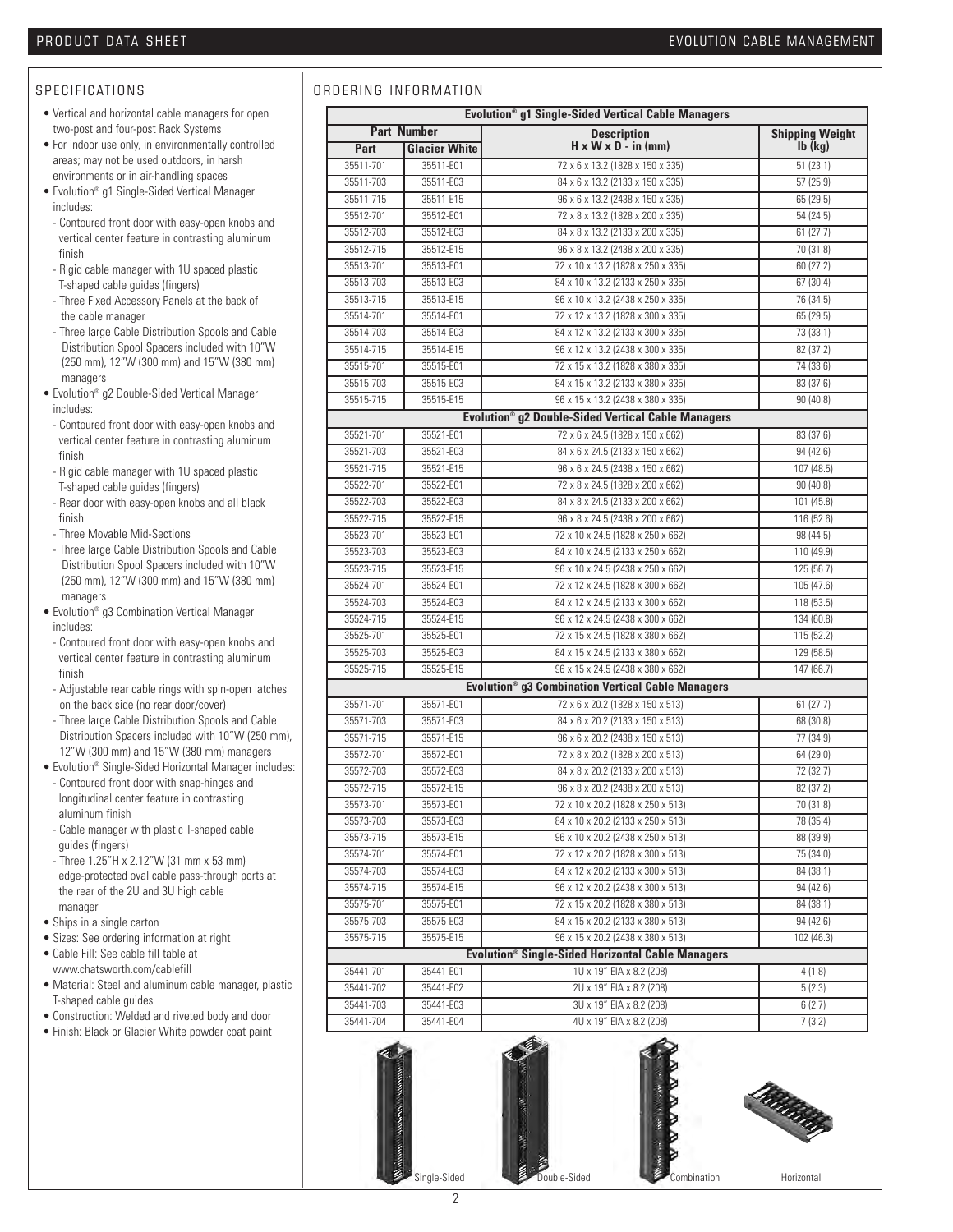#### A C C E S S O R I E S



#### **Cable Distribution Spools**

Cable Distribution Spools provide slack management and strain relief for

- patch cords and jumper cables inside Evolution® Vertical Cable Managers. • Three large cable distribution spools are included with each 10"W (250
- mm), 12"W (300 mm) and 15"W (380 mm) vertical cable manager, (will not fit in other sizes)
- Attaches to the fixed adapter panels on the back of single-sided vertical cable managers and the Movable Mid-Sections inside double-sided vertical cable managers
- Spools are 2.75" (69.9 mm) in diameter and 5.9"L (150 mm) and made from black plastic
- Each kit includes four spools and mounting hardware

| Part<br><b>Number</b> | <b>Description</b>               | <b>Shipping</b><br>Weight<br>$Ib$ ( $kq$ ) |
|-----------------------|----------------------------------|--------------------------------------------|
| 15008-001             | Cable Distribution Spools, Black | 2(0.9)                                     |



**Cable Distribution Spool Spacer Kit**

The Cable Distribution Spool Spacer Kit is used with the Cable Distribution Spool to offset the spool so that the front edge of the spool is close to the front edge of cable management fingers in the Evolution g2 Double-Sided Cable Managers.

- Use in 10"W (250 mm), 12"W (300 mm) and 15"W (380 mm) vertical cable managers; each manager includes three spools and three spacers
- Attaches to the Movable Mid-Sections inside double-sided Evolution g2 Vertical Cable Managers
- Use one Cable Distribution Spool Spacer with each Cable Distribution Spool when the Movable Mid-Sections in the cable manager are set for a 50/50 front/rear split
- Use two Cable Distribution Spool Spacers with each Cable Distribution Spool when the Movable Mid-Sections in the cable manager are set for a 60/40 front/rear split; stack both of the Cable Distribution Spool Spacers on the 60% side
- Spacers are 2.8" (71 mm) in diameter x 2.5"H (64 mm) and made from black ABS plastic
- Each kit includes eight spacers and mounting hardware

| Part<br><b>Number</b> |           | <b>Description</b>                  | <b>Shipping</b><br>Weight<br>$Ib$ ( $kq$ ) |
|-----------------------|-----------|-------------------------------------|--------------------------------------------|
|                       | 35505-001 | Cable Distribution Spool Spacer Kit | 1(0.5)                                     |



#### **Fiber Segregation Kit**

Fiber Segregation Kit creates a separate pathway for fiber cables and patch cords inside Evolution Vertical Cable Managers.

- Use with any height Evolution Vertical Cable Manager
- Attaches to the inside single-sided vertical managers
- The number of kits allowed per manager depends on the width of the vertical cable manager and the position of the Movable Mid-Section in double-sided managers. See table below:

| Cable<br><b>Manager</b><br>Width<br>in (mm) | Double-Sided<br>with 60/40<br><b>Front/Rear Split</b> | <b>All Other</b><br><b>Managers</b><br>with 50/50<br><b>Front/Rear Split</b> |
|---------------------------------------------|-------------------------------------------------------|------------------------------------------------------------------------------|
| 6(150)                                      |                                                       |                                                                              |
| 8 (200)                                     |                                                       |                                                                              |
| 10 (250)                                    |                                                       |                                                                              |
| 12 (300)                                    |                                                       |                                                                              |
| 15 (380)                                    |                                                       |                                                                              |

- Each kit includes two 20.5"H (521 mm) J-shaped steel mounting brackets, eight plastic Fiber Segregation Spools and mounting hardware that create a separate pathway inside the vertical cable manager when assembled and installed
- The Fiber Segregation Spools turn 360° with stops at 90° allowing easy access to fiber cables
- The assembled bracket is 3.8"W x 4.3"D (97 mm x 109 mm) with a 2.4"W x 4.0"D (61 mm x 102 mm) interior space and includes mounting hardware

| Part<br><b>Number</b> | <b>Description</b>    | <b>Shipping</b><br>Weight<br>$Ib$ ( $Kq$ ) |
|-----------------------|-----------------------|--------------------------------------------|
| 35475-701             | Fiber Segregation Kit | 6(2.7)                                     |
| Color is black.       |                       |                                            |



#### **Cable Lashing Bar Kit**

Cable Lashing Bar Kit provides tie points for cables inside Evolution Vertical Cable Managers.

- Use with any height Evolution Vertical Cable Manager • Attaches to the fixed adapter panel inside vertical cable
- managers • Use up to six cable lashing bars (front/rear) in 6"W (150 mm)
- vertical cable managers and up to ten cable lashing bars (front/rear) in 8"W (200 mm), 10"W (250 mm), 12"W (300 mm) and 15"W (380 mm) vertical cable managers
- Each kit includes four round .23" (5.7 mm) diameter x 20.6"L (524 mm) steel lashing bars and mounting hardware

| Part<br><b>Number</b> | <b>Description</b>    | <b>Shipping</b><br>Weight<br>$Ib$ ( $kq$ ) |
|-----------------------|-----------------------|--------------------------------------------|
| 35473-001             | Cable Lashing Bar Kit | 2(0.9)                                     |
|                       |                       |                                            |

*Zinc plated, silver colored.*

#### **Cable Divider Bar Kit**

Cable Divider Bar Kit provides tie points for cables inside Evolution Vertical Cable Managers and divides the interior of the cable manager to create multiple pathways for cables.

- Use with any height Evolution Vertical Cable Manager
- Attaches to the fixed accessory panels inside vertical cable managers
- Each Cable Divider Bar is 5.75"H x 1"W x 20"L (146 mm x 25 mm x 510 mm), welded steel construction consisting of a vertical cable lashing bar and two U-shaped cable dividers
- Use side-by-side to create multiple pathways in 10"W (250 mm) or wider cable managers
- Each kit includes four Cable Divider Bars and mounting hardware

| Part<br><b>Number</b> | <b>Description</b>    | <b>Shipping</b><br>Weight<br>$Ib$ ( $kq$ ) |
|-----------------------|-----------------------|--------------------------------------------|
| 35503-701             | Cable Divider Bar Kit | 3(1.4)                                     |
| Color is hlack        |                       |                                            |

*Color is black.*

#### **Evolution® Floor Bracket**

Evolution® Floor Bracket secures the base of Evolution Vertical Cable Managers to the floor when located at the end of a row of equipment racks.

- Light-duty, steel bracket with attachment hole sized for 1/4" hardware
- Sold in packs of 12, order floor attachment hardware separately

| Part<br><b>Number</b> | <b>Description</b>                  | <b>Shipping</b><br>Weight<br>$Ib$ ( $\overline{kg}$ ) |
|-----------------------|-------------------------------------|-------------------------------------------------------|
| 35506-701             | Evolution Floor Bracket, Pack of 12 | 3(1.4)                                                |